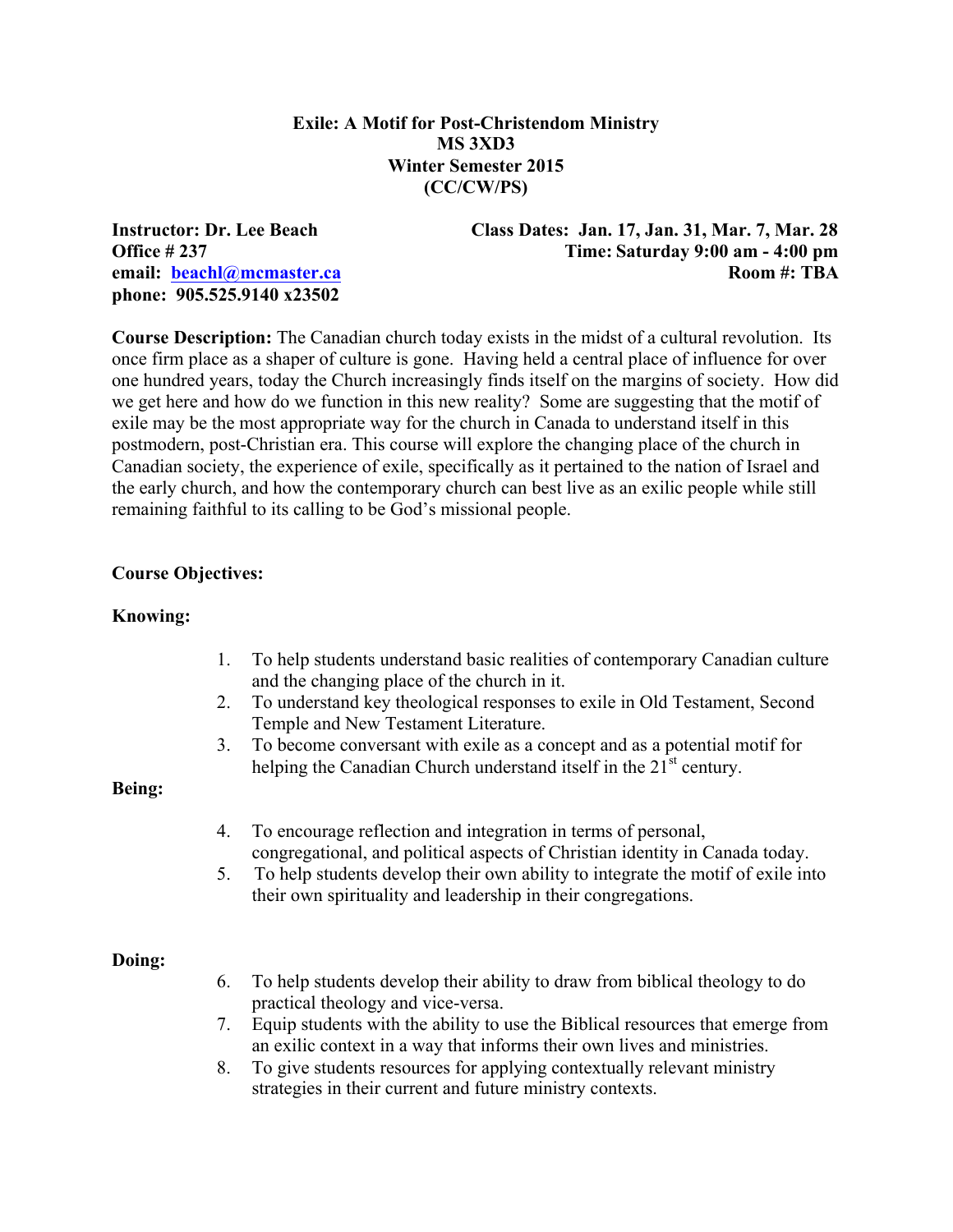A core value of our class is that it is a "learning community," designed to be a place where each member of the community can grow through positive affirmation and constructive input. We should all come to the community as people in process, open to be deconstructed and formed through our mutual learning experience.

As professor it is my responsibility to empower each class member as a learner by treating each student with respect and dignity. I come to position myself as a fellow learner in the community and to offer information, reflection, experience and questions for us to reflect on together. Further, it is my responsibility to give good evaluation and feedback to your thinking, both as you offer it to the class and through written work so that your growth through this class can be maximized as a result of our collaboration.

As a responsible member of our learning community you will be expected to commit yourself to the class throughout the semester that we are together. This means that in our class interactions you will endeavor to treat all members of our class with respect and dignity. Your attendance is required as your presence is necessary for our community (that is our class) to function at an optimal level. Assignments should be handed in on time and in good order. All late assignments will be docked at the rate of 1% for each day (including weekends) late. Assignments can be submitted in hard copy on standardized paper or electronically in a word document (pdf's are discouraged).

I am available and would welcome making connections with each of you outside class time. I would love to meet with you at some point if you think that I can be helpful to you in any way. Please feel free to make an appointment with me for a time that works for both of us.

#### **Required Texts:**

- *Exiles: Living Missionally in a Post-Christian Culture.* Michael Frost (Peabody, Mass: Hendrickson, 2006).

- *The Templeless Age: An Introduction to the History, Literature, and Theology of the "Exile."* Jill Middlemas (Louisville: Westminster John Knox, 2007).

**-** *Living in Exile: Living in Hope After Christendom.* Lee Beach (Downers Grove: InterVarsity, 2015) [Forthcoming-available Jan. 2015]

#### **Course Schedule (subject to adjustment as necessary):**

**Week One- Jan. 17**

- i. Understanding and Exploring the Concept of Exile
- ii. The Canadian Church in Canadian History: A Shifting Position
- iii. Postmodern Canada: Its Contours and Realities
- iv. An Old Testament Theology of Exile

#### **Week Two- Jan. 31**

- i. Esther, Daniel and Jonah: Advice for Living in Exile
- ii. Jesus and Exile
- iii. 1 Peter and Exile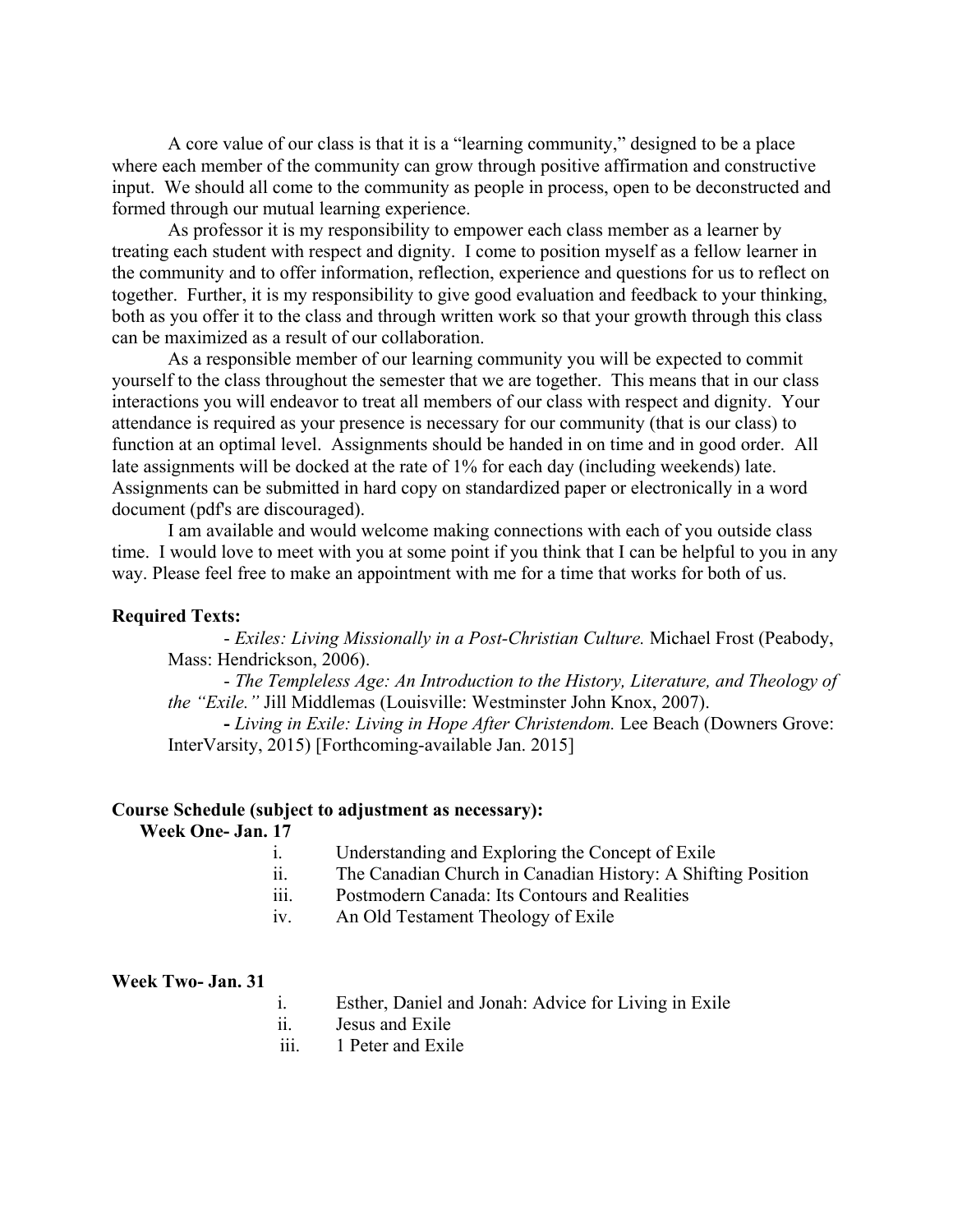## **Week Three- Mar. 7**

- i. 1 Peter as a Paradigm for an Exilic Church
	- 1 Peter and an  $\overline{O.T.}/2^{nd}$  Temple Theology
	- 1 Peter as Theological Reflection on Incarnational Ministry
	- 1 Peter and a Theology of the Church
- ii. Leading the Church in Exile
- iii. Thinking Like Exiles

# **Week Four- Mar. 28**

- i. The Church as a Holy Community
- ii. The Church as a Missional Community
- iii. The Church as an Eschatological Community

## **Course Requirements**

# **i. Paper One**

Prepare a paper on the Topic *A Biblical Theology of Exile.* This paper should introduce some of the key theological themes and biblical texts that emerge in the literature of the Old and New Testaments around the theme of exile. This paper should also trace how connections can be made between a New Testament theology of exile and an Old Testament theology of exile. Also brief discussion of some Second Temple themes would also be valuable. The paper should draw from course texts as well as other relevant sources.

## **This paper should be approximately 10 pages, double spaced in length and is due Jan. 31, 2015. It is worth 35% of the final course grade.**

# **ii. Paper Two**

Prepare a paper on the Topic *"A Biblical Model for the Church in Exile."*  This paper should explore a key biblical book (or books) and present some of the key themes that the book sets forth as it addresses its audience as a people in exile. For example you may want to work with the Major Prophets, or the book of Esther, 1 Peter, etc. Choose one (or maybe two) biblical books and identify some of it's primary ideas about life in exile. From here the paper should make connections between the ancient text and the contemporary Canadian setting. How can the biblical book be applied in a contemporary ministry setting? The paper does not have to be exhaustive in its reflection on how the book applies to the church today, but it should demonstrate some thorough consideration of how one or two points can be applied practically in ministry today. The paper should draw from course texts and other relevant sources.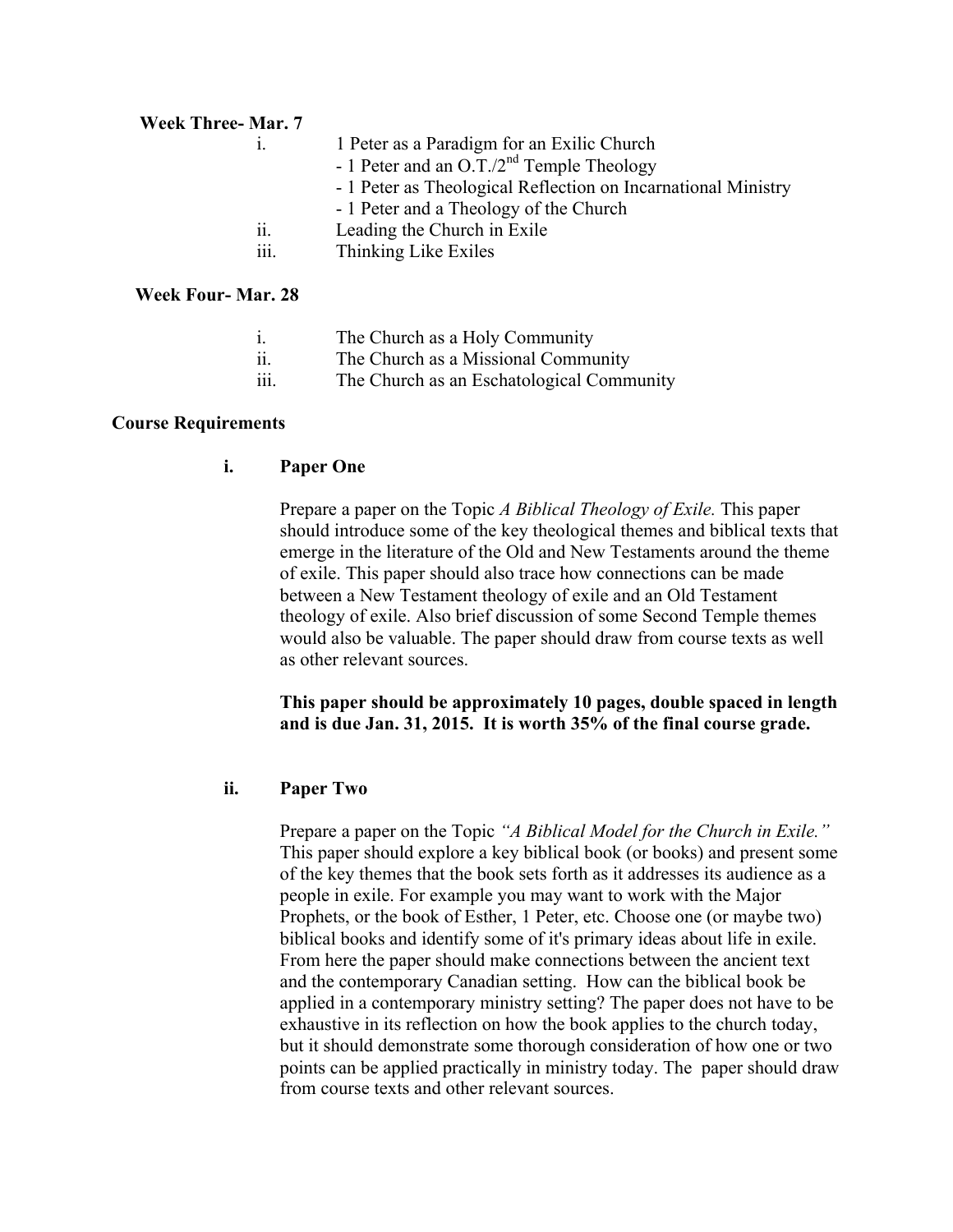**This project should be approximately 10 pages, double spaced in length and is due March 14, 2015\* (This is not a scheduled class day; as noted in the syllabus email submission is very acceptable). It is worth 35% of the final course grade.** 

## **iii. Take Home Exam**

At the final class a handout with four questions asking students to reflect on course themes, content and reading will be distributed. Students will be asked to write 3 brief essays (aprox. 3-4 pages, double spaced) in response to three of the four questions. Everyone will be asked to respond to one particular question and then choose two of the remaining three questions to write on. Essays should include attention to material covered in the class, and discovered through personal reading and research.

## **This project should be aprox. 9-12 pages (double spaced) in length and is due April 10, 2015. It is worth 30% of the final course grade.**

# **Additional Notes**

# **A. Textbook Purchase**

All required textbooks for this class are available from the College's book service, READ On Bookstore, Room 145, McMaster Divinity College. Texts may be purchased on the first day of class. For advance purchase, you may contact READ On Bookstore, 304 The East Mall, Suite 100, Etobicoke, ON M9C 5K1: phone 416.620.2934; fax 416.622.2308; email books@readon.ca. Other book services may also carry the texts.

# **B. Academic Honesty**

Academic dishonesty is a serious offence that may take any number of forms, including plagiarism, the submission of work that is not one's own or for which previous credit has been obtained, and/or unauthorized collaboration with other students. Academic dishonesty can result in severe consequences, e.g., failure of the assignment, failure of the course, a notation on one's academic transcript, and/or suspension or expulsion from the College.

Students are responsible for understanding what constitutes academic dishonesty. Please refer to the Divinity College Statement on Academic Honesty  $\sim$ 

http://www.mcmasterdivinity.ca/programs/rules-regulations

# **C. Gender Inclusive Language**

McMaster Divinity College uses inclusive language for human beings in worship services, student written materials, and all of its publications. In reference to biblical texts, the integrity of the original expressions and the names of God should be respected. The NRSV and TNIV are examples of the use of inclusive language for human beings. It is expected that inclusive language will be used in chapel services and all MDC assignments.